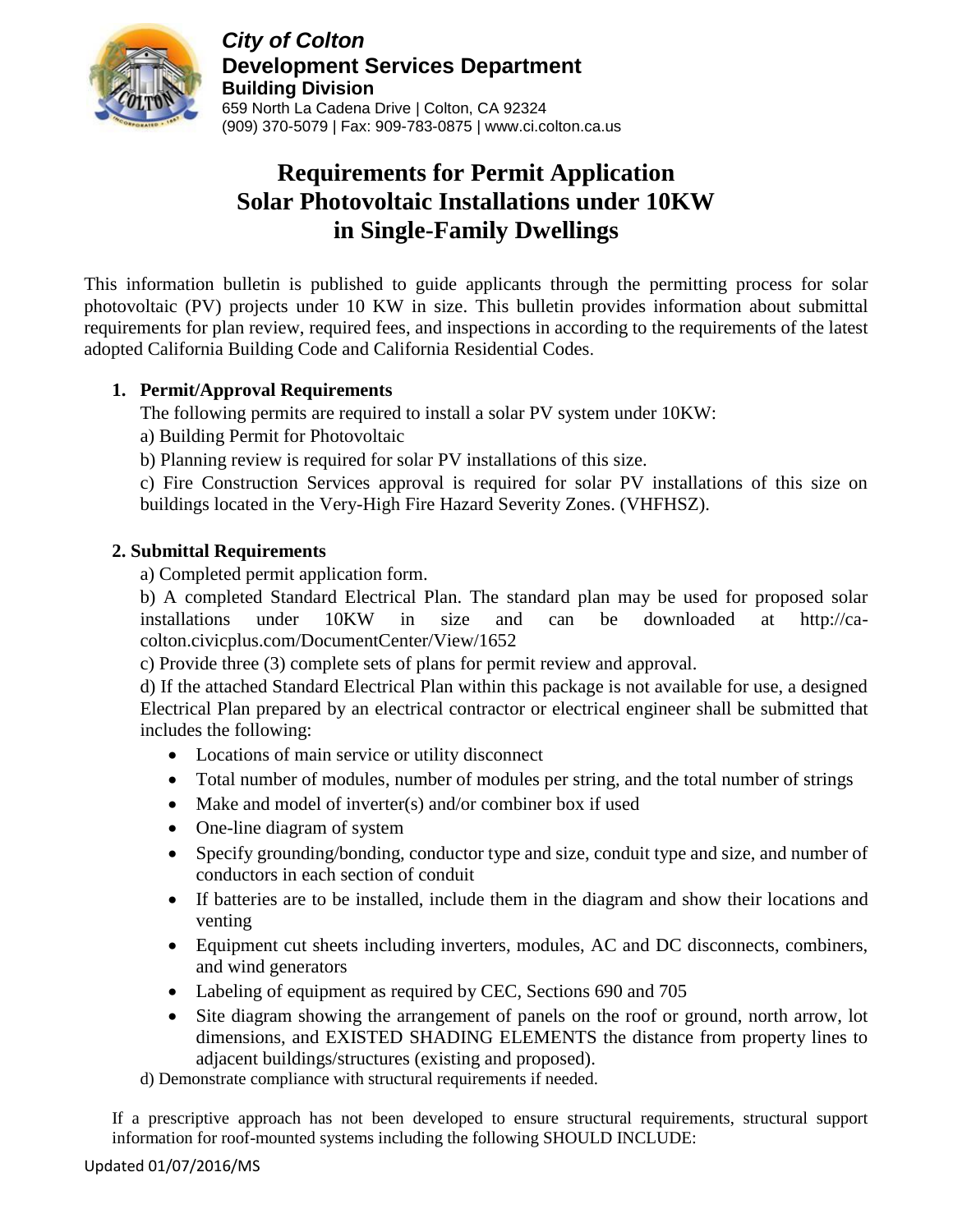- The type of roof covering and the number of roof coverings installed
- Type of roof framing, size of members, and spacing
- Weight of panels, support locations, and method of attachment
- Framing plan and details for any work necessary to strengthen the existing roof structure
- Any relevant calculations (if required)
- Where an approved racking system is used, provide documentation showing manufacturer of the rack system, maximum allowable weight the system can support, attachment method to the roof or ground, and product evaluation information or structural design for the rack system

#### **3. Plan Review**

Permit applications can be submitted to the Building and Safety Division public counter for plan review proposes.

Permit applications utilizing attached standard plan may be approved over the counter. Permits not approved over the counter due to the complexity or specifically designed, may need to be submitted for further review.

### **4. Fees**

Building permits fees will be subject to the latest adopted fee schedule.

#### **5. Inspections**

Once all permits to construct the solar installation have been issued and the system has been installed, it must be inspected before final approval is granted for the solar system. On-site inspections can be scheduled by contacting the Building and Safety Division by telephone at (909) 3705079.

Permit applicant/contractor must be prepared to show conformance with all technical requirements in the field at the time of inspection. The inspector will verify that the installation is in conformance with applicable code requirements and with the approved plans.

Below are common points of inspection with which the applicant/contractor should be prepared to show compliance:

- Number of PV modules and model number matches plans, and specification sheets number matches plans and specification sheets
- Array conductors and components are installed in a neat and workman-like manner.
- PV array is properly grounded
- Electrical boxes are accessible and connections are suitable for environment
- Array is fastened and sealed according to attachment detail
- Conductors ratings and sizes match plans
- Appropriate signs are property constructed, installed, and displayed, including:
- Sign identifying PV power source system attributes at DC disconnect
- Sign identifying AC point of connection
- Sign identifying switch for alternative power system